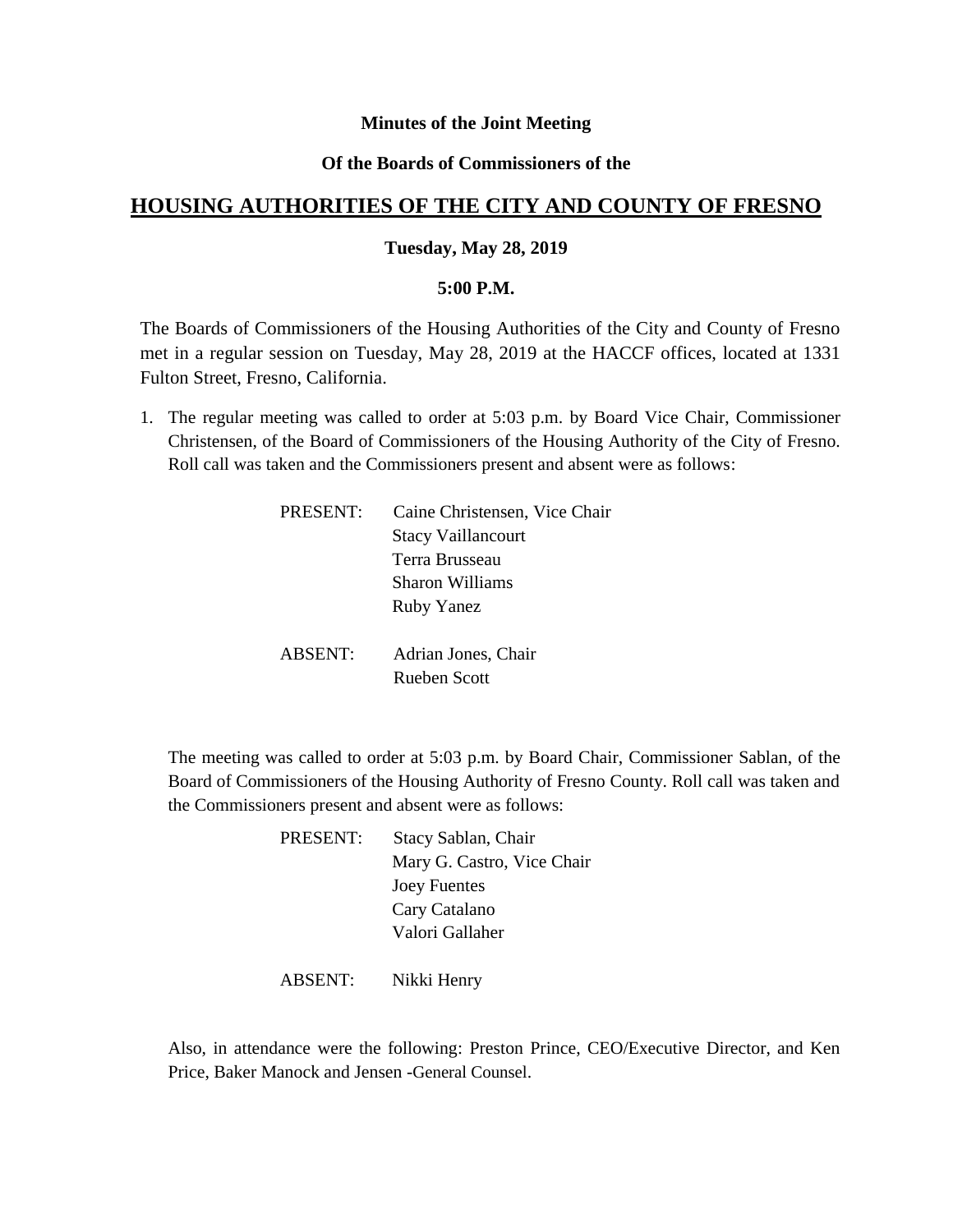# 2. APPROVAL OF AGENDA AS POSTED (OR AMENDED)

There were no public comments.

*CITY MOTION: Commissioner Brusseau moved, seconded by Commissioner Yanez, to approve the agenda as posted.*

### *MOTION PASSED: 4-0*

*COUNTY MOTION: Commissioner Catalano moved, seconded by Commissioner Gallaher, to approve the agenda as posted.*

#### *MOTION PASSED: 5-0*

### 3. PUBLIC COMMENT

Mr. Eric Payne on behalf of the Central Valley Urban Institute and as a resident of Fresno spoke. He stated he gives his strong support to the consideration of Letter of Interest for the Moving to Work Program that will be submitted by the Fresno Housing Authority to HUD. He added that he has seen other cities' demonstration of this program and that they are successful. He is excited the Fresno Housing Authority administration is looking into closing the wage gap with many residents served in Fresno County.

### 4. POTENTIAL CONFLICTS OF INTEREST

There were no conflicts of interest stated at this time.

### 5. RETIREMENT ACKNOWLEDGEMENTS

Mr. Preston Prince announced that four individuals retired at the beginning of this year. Three of the retirees are currently traveling and that the fourth retiree, Ms. Myrel Shropshire, was present at the Board meeting. Mr. Prince congratulated Ms. Shropshire for the 31 years and 7 months of service at Fresno Housing Authority.

Mr. Prince shared different positions Ms. Shropshire held. Ms. Myrel Shropshire was hired as an Administrative Clerk II. She held different positions such as the Housing Program Specialist, Housing Specialist II, Housing Program Coordinator II, Owner Services Coordinator, and Office Assistant II.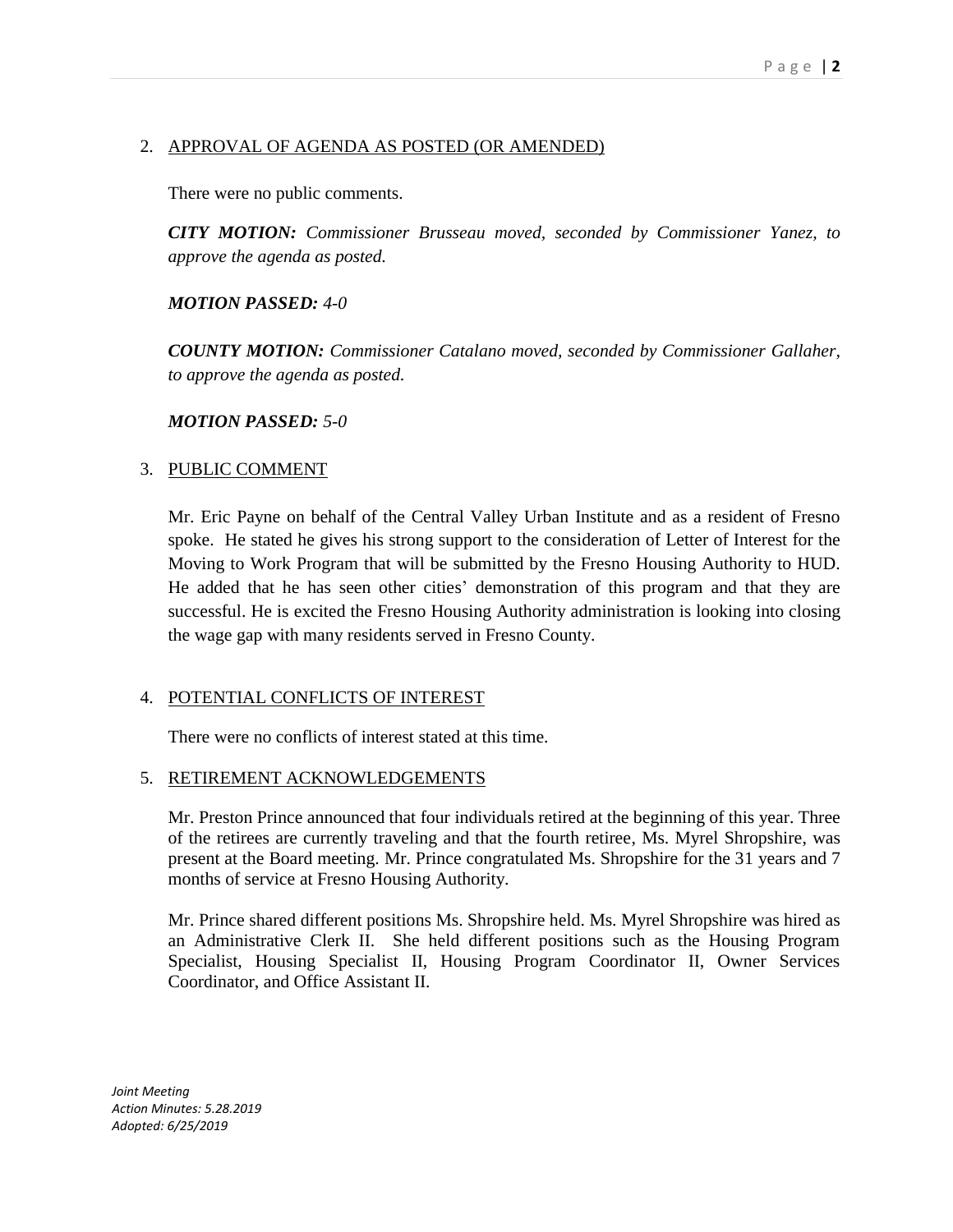Ms. Shropshire shared that she has seen changes at the Fresno Housing Authority that she wanted to happened. Ms. Shropshire thanked attendees for joining her and allowing her to be at the Housing Authority.

### 6. CONSENT AGENDA

*All Consent Agenda items are considered to be routine action items and will be enacted in one motion unless pulled by any member of the Boards of Commissions or the public. There will be no separate discussion of these items unless requested, in which event the item will be removed from the Consent Agenda and considered following approval of the Consent Agenda.*

a. Consideration of the Minutes of April 23, 2019

*CITY MOTION: Commissioner Yanez moved, seconded by Commissioner Williams to approve the Minutes of April 23, 2019 as posted.*

### *MOTION PASSED: 4-0*

*COUNTY MOTION: Commissioner Catalano moved, seconded by Commissioner Gallaher to approve the Minutes of April 23, 2019 as posted.*

#### *MOTION PASSED: 5-0*

#### 7. INFORMATIONAL

a. Resident Empowerment – Heaton Elementary Partnership

Ms. Mary Helen Caggianelli, Assistant Manager-Resident Services and the Principal of Heaton Elementary, Ms. Laura Gemetti, presented on this topic.

Commissioner Vaillancourt arrived around 5:30pm

b. Agency Data Dashboard Update – Housing Choice Voucher Interest List

Ms. Cassie Morgan, Senior Database Administrator, and Ms. Aurora Ibarra, Senior Manager – Housing Choice Voucher, presented on this topic.

c. Update on the HUD Proposed Rule on Mixed Families

Ms. Emily De La Guerra, Director of Finance and Administration, presented on this topic.

d. 2018 Mixed Finance Results

Juan Lopez, Finance Manager, presented on this topic.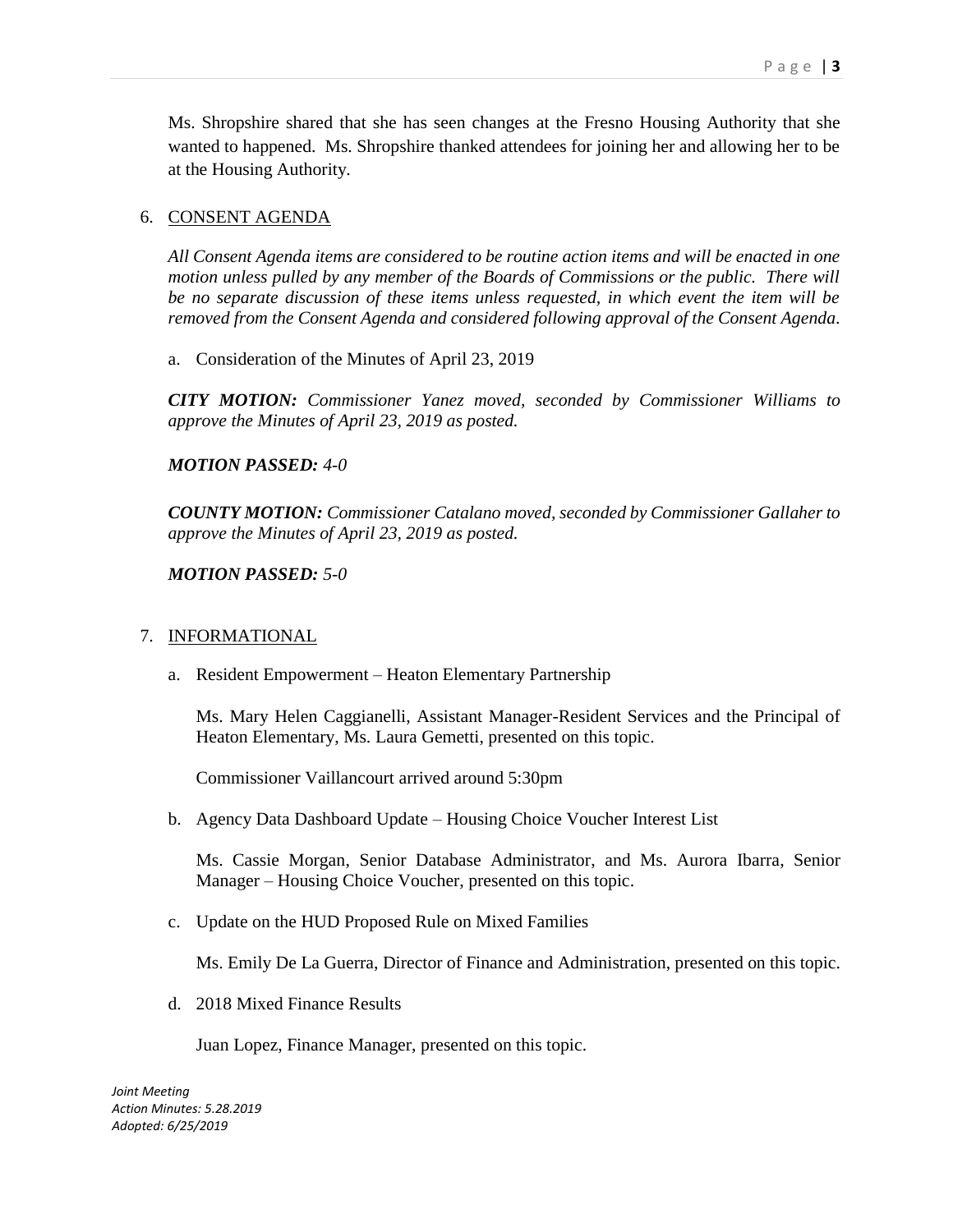e. Real Estate Development Update

Mr. Michael Duarte, Director of Planning and Development, presented on this topic.

# 8. ACTION

Mr. Michael Duarte presented on item 8a. Ms. Emily De La Guerra presented on item 8b, 8c, and joined Mr. Jeremy Matthews in presenting on item 8d.

a. Consideration of Increased Predevelopment Loan Commitment – Orchard Apartments (Parlier)

*CITY MOTION: Commissioner Brusseau moved, seconded by Commissioner Williams to approve Increased Predevelopment Loan Commitment – Orchard Apartments (Parlier).*

*MOTION PASSED: 5-0*

*COUNTY MOTION: Commissioner Catalano moved, seconded by Commissioner Fuentes to approve Increased Predevelopment Loan Commitment – Orchard Apartments (Parlier).*

### *MOTION PASSED: 5-0*

b. Consideration of the Transfer of Excess Development Proceeds to the Housing Relinquished Fund Corporation (HRFC)

*CITY MOTION: Commissioner Brusseau moved, seconded by Commissioner Vaillancourt to approve the Transfer of Excess Development Proceeds to the Housing Relinquished Fund Corporation (HRFC).*

### *MOTION PASSED: 5-0*

*COUNTY MOTION: Commissioner Catalano moved, seconded by Commissioner Gallaher to approve the Transfer of Excess Development Proceeds to the Housing Relinquished Fund Corporation (HRFC).*

### *MOTION PASSED: 5-0*

c. Consideration of Letter of Interest Submission – U.S. Department of Housing & Urban Development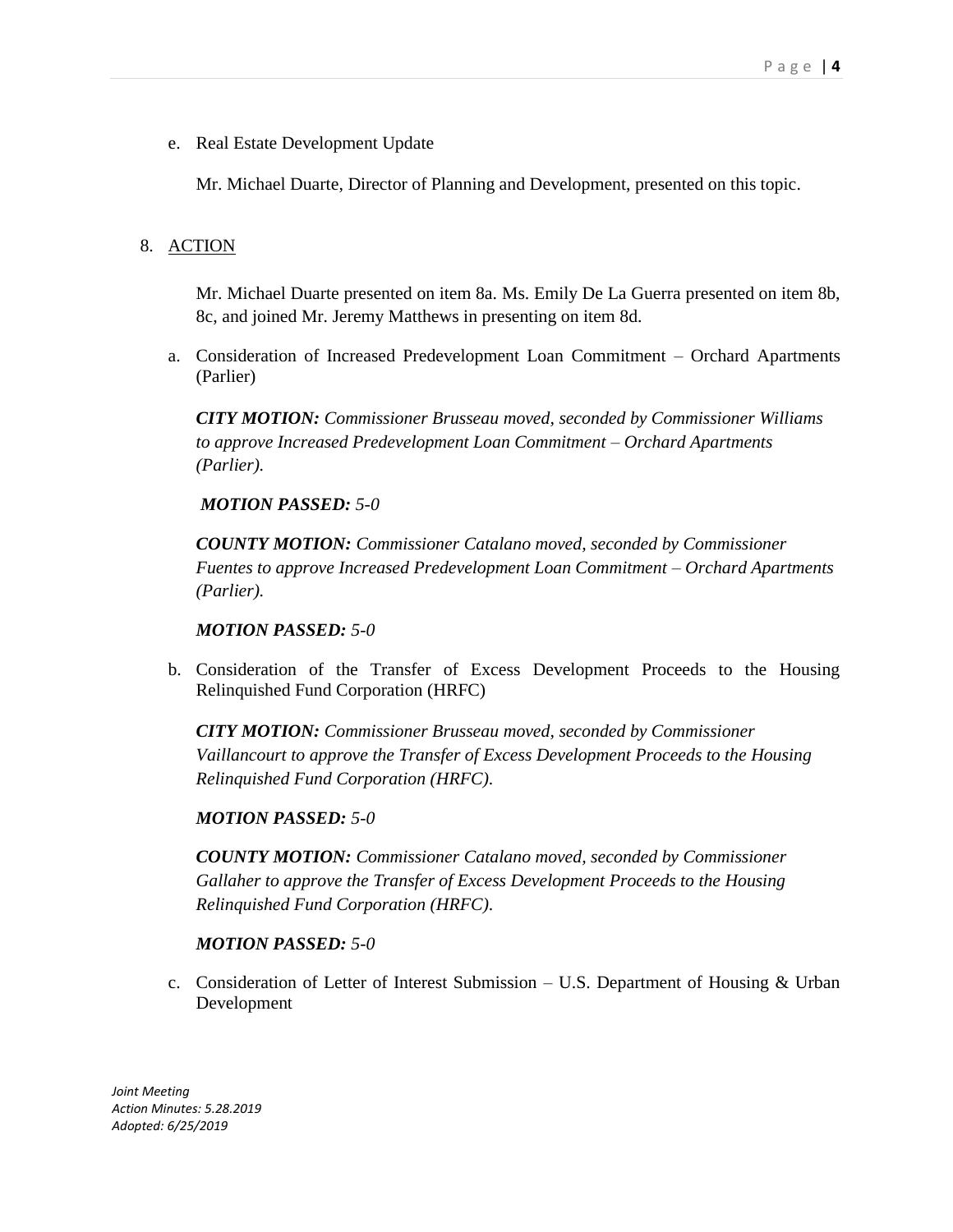*CITY MOTION: Commissioner Williams moved, seconded by Commissioner Vaillancourt to approve the Letter of Interest Submission – U.S. Department of Housing & Urban Development.*

### *MOTION PASSED: 5-0*

*COUNTY MOTION: Commissioner Fuentes moved, seconded by Commissioner Gallaher to approve the Letter of Interest Submission – U.S. Department of Housing & Urban Development.* 

### *MOTION PASSED: 5-0*

Commissioner Brusseau left the board meeting at 8:37pm.

d. Consideration of the Amended Procurement Policy

*CITY MOTION: Commissioner Vaillancourt moved, seconded by Commissioner Williams to approve the amended Procurement Policy.*

### *MOTION PASSED: 4-0*

*COUNTY MOTION: Commissioner Catalano moved, seconded by Commissioner Gallaher to approve the amended Procurement Policy.* 

*MOTION PASSED: 5-0*

### 9. COMMISSIONERS' REPORT

Commissioner Catalano, thanked the Fresno Housing Authority staff for attending the press conference for Habitat of Humanity. He said they are breaking ground in a couple of weeks. He added that he is looking forward to the Homelessness Panel, on which, Mr. Prince will be presenting along with other speakers from the Fresno Rescue Mission, Poverello House. Westcare, and Department of Behavioral Health on Thursday, May 30, 2019. Mr. Prince shared that about 110 people signed up to attend. Commissioner Catalano shared that audience participation is encouraging.

Commissioner Sablan briefly talked about the Housing Is Summit, which Ms. Angie Nguyen and Mr. Prince also attended. This was CLPHA's fifth annual summit. She shared further about her experience at this conference. The conference had an amazing speaker on social inequities. Commissioner Sablan encouraged the speaker to be considered for Fresno Housing Authority staff in the future. Commissioner Sablan briefly talked about the interesting study of Baltimore, Maryland regarding the effect of poor housing and asthma. Ms. Angie Nguyen is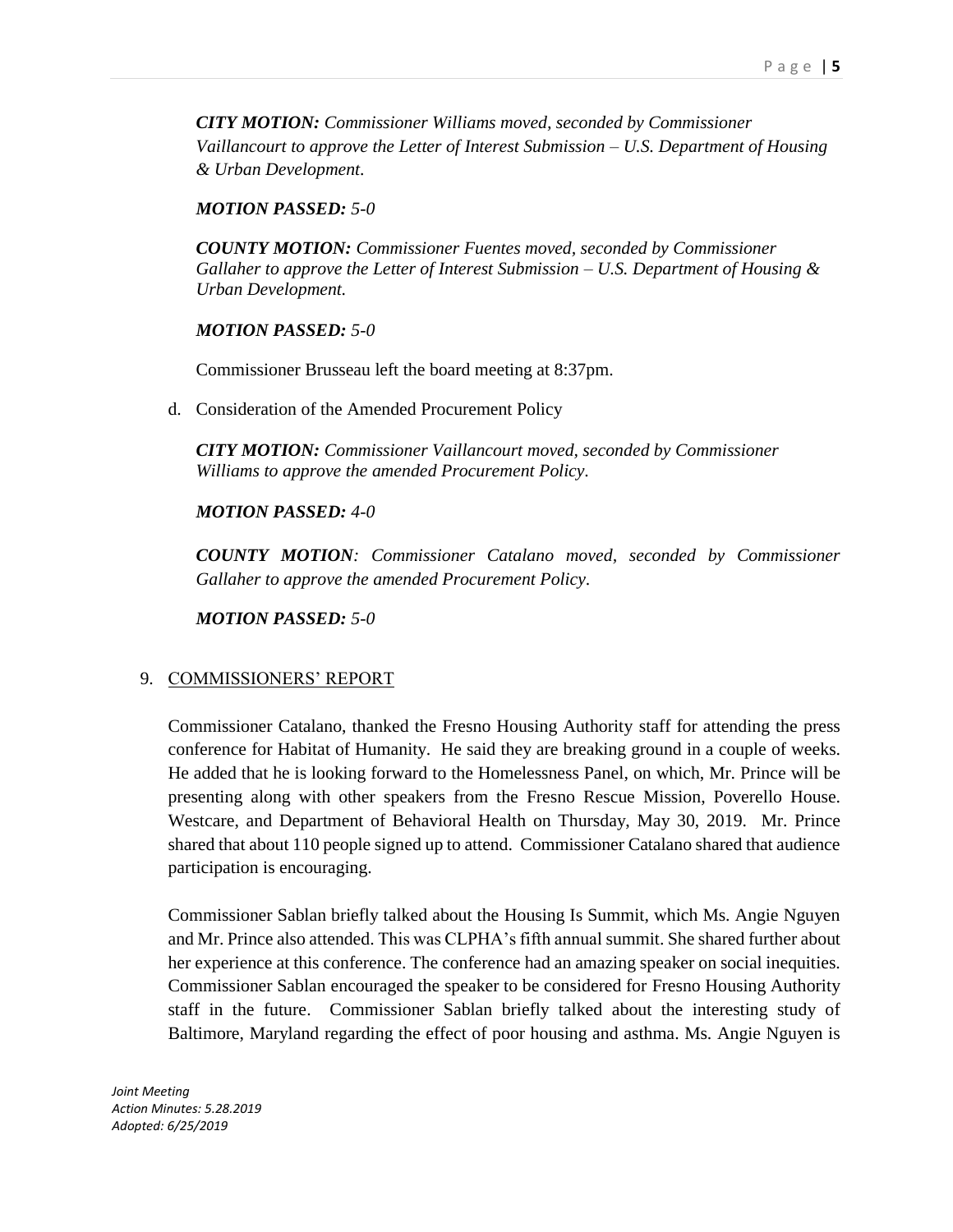working on getting more information on this study and a presenter. Commissioner Sablan recommends attending this conference to her fellow commissioners.

Commissioner Williams shared her experience with PSWRC Conference in Anaheim. She stated she learned the responsibility of being a Commissioner and how to work with the Board Chairs. Commissioner Williams stated her ethics training is still pending. She said she had a wonderful time, learned a lot and asked a lot of questions. She added it is okay to have a difference of opinion, the importance of respecting Commissioners, and the importance of getting to know the staff. Commissioner Yanez concurred with her report.

### 10. EXECUTIVE DIRECTOR'S REPORT

In addition to the written Director's report, the following items were announced:

- August 2, 2019 the Commissioner's Tour is scheduled.
- The Board Retreat is scheduled for August 23, 2019 at the Falls Event Center.
- There are two events hosted by the Fresno Police Department. On May 31, 2019, Fresno Police Activity League (PAL) is hosting the Program Showcase Fundraiser. On June 7, 2019, Officer Steve Hunt is hosting the West Fresno Family Carnival at Fairview Terrace from 11:00am to 3:00pm
- Mr. Prince shared he will be taking time-off; he is going to submit his out of state travel to the Boards for their consideration.
- He shared about the event Hope in Bloom hosted by Live Again Fresno on May 10, 2019.

### 11. CLOSED SESSION

The Boards went into closed session at approximately 8:58 pm.

- a. CONFERENCE WITH REAL PROPERTY NEGOTIATORS (Pursuant to Government Code § 54954.5(b)) Property: APN: 466-191-09; 1828 Broadway St., Fresno, CA 93721 Agency Negotiator: Preston Prince Negotiating Parties: Fresno Housing Authority; Bains Sukhwant Singh & Gian Kaur Trs Under negotiation: Price and Terms
- b. CONFERENCE WITH REAL PROPERTY NEGOTIATORS (Pursuant to Government Code § 54954.5(b)) Property: APN: 416-040-09; 130 W. Barstow Ave., Fresno, CA 93704 Agency Negotiator: Preston Prince Negotiating Parties: Fresno Housing Authority; Gary R. Perez Under Negotiation: Price and Terms